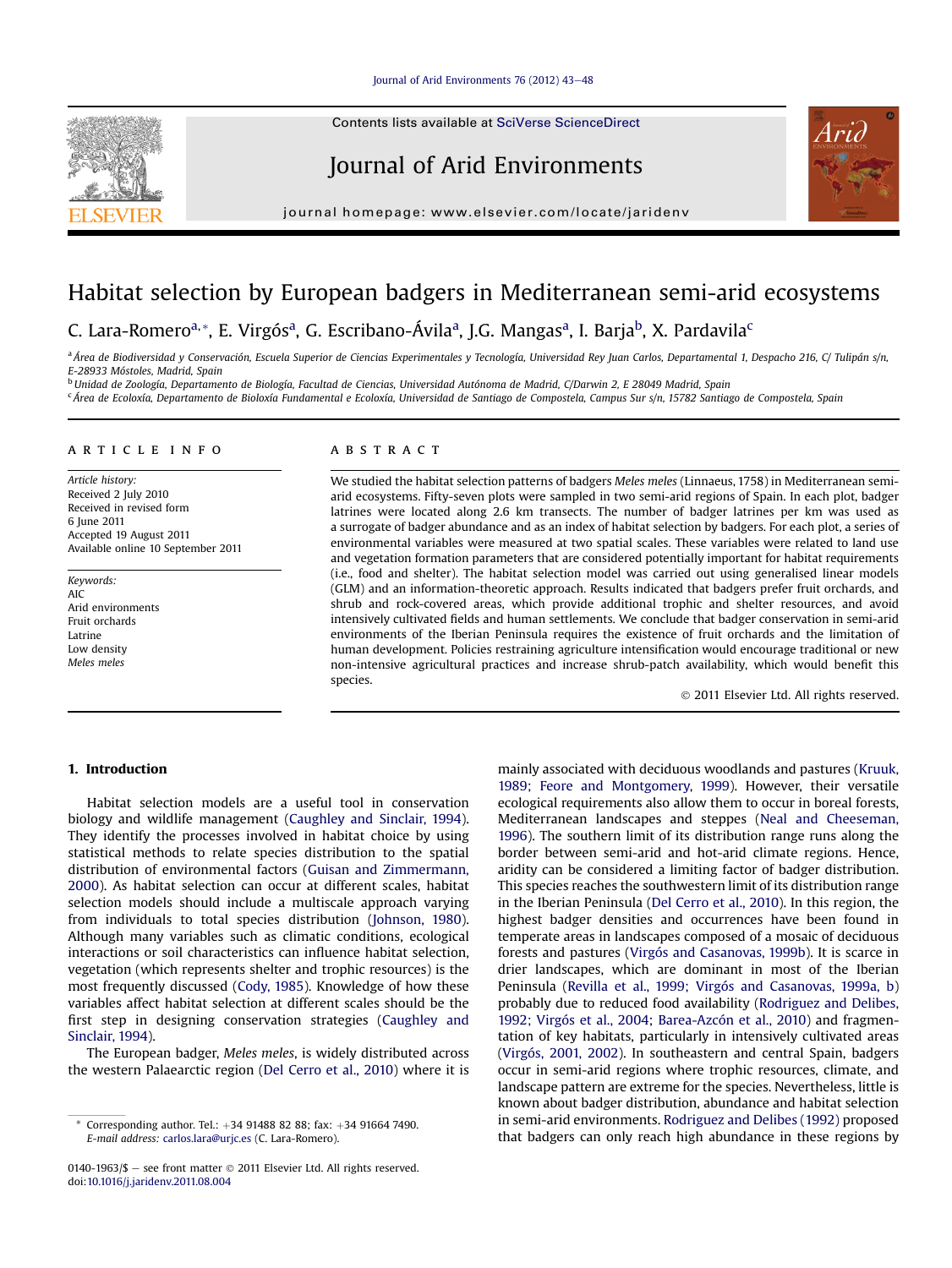using productive patches devoted to orchards and other forms of cultivated land. [Barea-Azcón et al. \(2010\)](#page-4-0) recently outlined a similar proposal. Therefore, badger distribution and abundance in semiarid regions seem to be highly dependent on farming practices.

A large proportion of the farmland in semi-arid regions in Spain has a high environmental value as a semi-natural habitat subjected to extensive management practices [\(Blondel and Aronson, 1999;](#page-4-0) [Reidsma et al., 2006](#page-4-0)). However, in the last few decades, the European Union's Common Agricultural Policy (CAP) has impacted the ecology of these agricultural systems, by promoting the specialisation and intensification of areas of high potential productivity and the abandonment of less productive and marginal lands [\(Oñate et al., 2007; Stoate et al., 2009\)](#page-4-0). This process, far from disappearing, is likely to continue according to most land use predictions ([Petit et al., 2001; Reidsma et al., 2006](#page-4-0)). As a consequence, low intensity agricultural practices and semi-natural vegetation have decreased, producing a loss of habitat heterogeneity [\(Berger et al., 2006; Stoate et al., 2009](#page-4-0)). Badgers inhabiting semi-arid environments in the Iberian Peninsula may be highly vulnerable to these changes, as they prefer heterogeneous habitats and those characterised by traditional agricultural practices (e.g., [Kruuk, 1989; Feore and Montgomery, 1999; Virgós and Casanovas,](#page-4-0) [1999a; Rosalino et al., 2004](#page-4-0)), and are susceptible to habitat loss and fragmentation in intensive agricultural landscapes [\(Virgós, 2001,](#page-5-0) [2002](#page-5-0)).

The Mediterranean area is also one of the regions most threatened by global warming [\(Parmesan and Yohe, 2003\)](#page-4-0). According to current predictions, most of its semi-arid landscapes could become more arid and extend northward, reducing overall habitat quality for badgers.

In this work, we studied the habitat selection patterns of European badgers in Mediterranean semi-arid habitats. We hypothesised that badger abundance would be positively correlated to the presence of natural vegetation, cultivated fruit orchards and rock blocks cover, which in combination provide trophic and shelter resources.

# 2. Methods

# 2.1. Study area

This study was carried out in two regions in the Iberian Peninsula (Spain) where agriculture is the main human activity and hunting and extractive activities are of minor relevance.

The northern study area was located in the southeastern Madrid region (40°09'N, 3°15′O), with an average annual temperature of 13.7  $\degree$ C and an average annual precipitation of 410 mm. It is covered by xeric vegetation such as Stipa tenacissima L. (28%) with small patches of sclerophyllous holm oak forest dominated by Quercus ilex and Quercus coccifera (9%) and cultivated pine forest (Pinus halepensis) (6%). These patches are included in an agricultural matrix of intensive and monospecific olive tree (Olea europaea) plantations (18%) and non-irrigated crops, mainly cereal crops (25%). In this area, we did not find orchards of fruiting tree species that are known to be preferred by badgers in semi-arid landscapes ([Rodriguez and Delibes, 1992\)](#page-4-0).

The southern study area was located in the southeastern Andalusian region (37°00'N, 2°20'O), with an average annual temperature of 16.6  $\degree$ C and an average annual precipitation of 310 mm. Its vegetation is comprised of xeric species such as S. tenacissima L. (56%) and a mosaic of small orchards with various fruit trees (mainly orange, lemon and almond trees) (9%), olive plantations (7%) and irrigated crops (12%). Forests are very scarce, and there is only one cultivated pine forest (P. halepensis) in the area (8%).

#### 2.2. Survey procedure

This study was conducted in autumn 2007 and spring 2008, coinciding with the periods of high faecal marking rates in this species [\(Pigozzi, 1990](#page-4-0); Virgós et al., Unpublished results), which maximises the probability of detection. We sampled 28 and 29 plots of  $3 \times 3$  km in the northern and southern study areas, respectively. Plots were separated by a minimum distance of 2 km to mitigate spatial autocorrelation [\(Guisan and Zimmermann, 2000](#page-4-0)). The survey covered an area of approximately 1400  $km^2$  and 1700  $km^2$  in the northern and southern study areas, respectively.

Badger abundance was recorded using a modification of the methodology proposed by [Tuyttens et al. \(2001\).](#page-5-0) In each plot, we sampled a 2.6 km  $\times$  5 m linear transect. The transects were walked following linear features such as hill slopes, gulches, natural narrow paths and ecotone edges among different habitat patches, as badgers tend to dig at such places [\(Kruuk, 1989](#page-4-0)). The number of badger latrines was recorded for each transect because this variable correlates better with badger density than the amount of faeces ([Tuyttens et al., 2001;](#page-5-0) Mangas et al., Unpublished results). Thus, the number of latrines per kilometre of surveyed transect (hereafter latrine/km) was used as an index of badger abundance. Moreover, latrine distribution reflects the pattern of badger home range use, and marking such activity can be used as an index of habitat selection by badgers in low density populations [\(Balestrieri et al.,](#page-4-0) [2009](#page-4-0)).

#### 2.3. Environmental variables

A series of environmental variables related to land use and vegetation formation were measured in each plot at two spatial scales [\(Table 1](#page-2-0)). These variables can potentially influence food and shelter availability for badgers, as they have been identified as the main components of badger habitat quality [\(Kruuk, 1989](#page-4-0)). At the microhabitat scale (e.g. transect scale), the environmental variables were measured in field surveys. Linear transects were divided into 200 m segments. The percent cover of eight environmental variables was visually estimated every 200 m along each transect, following protocols similar to those previously used for this species ([Virgós and Casanovas, 1999a](#page-5-0)).

At the macrohabitat scale, we used ArcMap 9.2 GIS (ESRI<sup>©</sup> 2006) and a recent 1:50,000 vegetation/land use map (Spanish Ministry of the Environment and Rural and Marine Environments: [www.marm.](http://www.marm.es) [es\)](http://www.marm.es) to obtain the land cover of 10 environmental variables within a 9  $km^2$  buffer zone around each transect. We considered 9  $km^2$  to reflect habitat selection at a level similar to the mean probable home range ([Johnson, 1980\)](#page-4-0) of this species in areas of low habitat suitability. This area is larger than the home ranges defined for Mediterranean ecosystems in previous studies ([Revilla and Palomares,](#page-4-0) [2002; Rosalino et al., 2004](#page-4-0)), because resources are scarcer and more dispersed in semi-arid environments. Thus, according to the resource dispersion hypothesis (RDH: [Kruuk, 1989\)](#page-4-0), badgers will move longer distances, cover larger daily ranges and defend larger territories.

#### 2.4. Statistical analyses

All variables were standardised to an average of zero and a standard deviation of one to increase the comparability of the effects of variables, and latrines per kilometre (latrine/km) were log-transformed to attain normality of data.

We used generalised linear models (GLMs) to determine habitat selection patterns of European badgers. Prior to building the models, a Pearson correlation analysis was carried out for the total set of environmental variables and loglatrine/km to avoid multicolinearity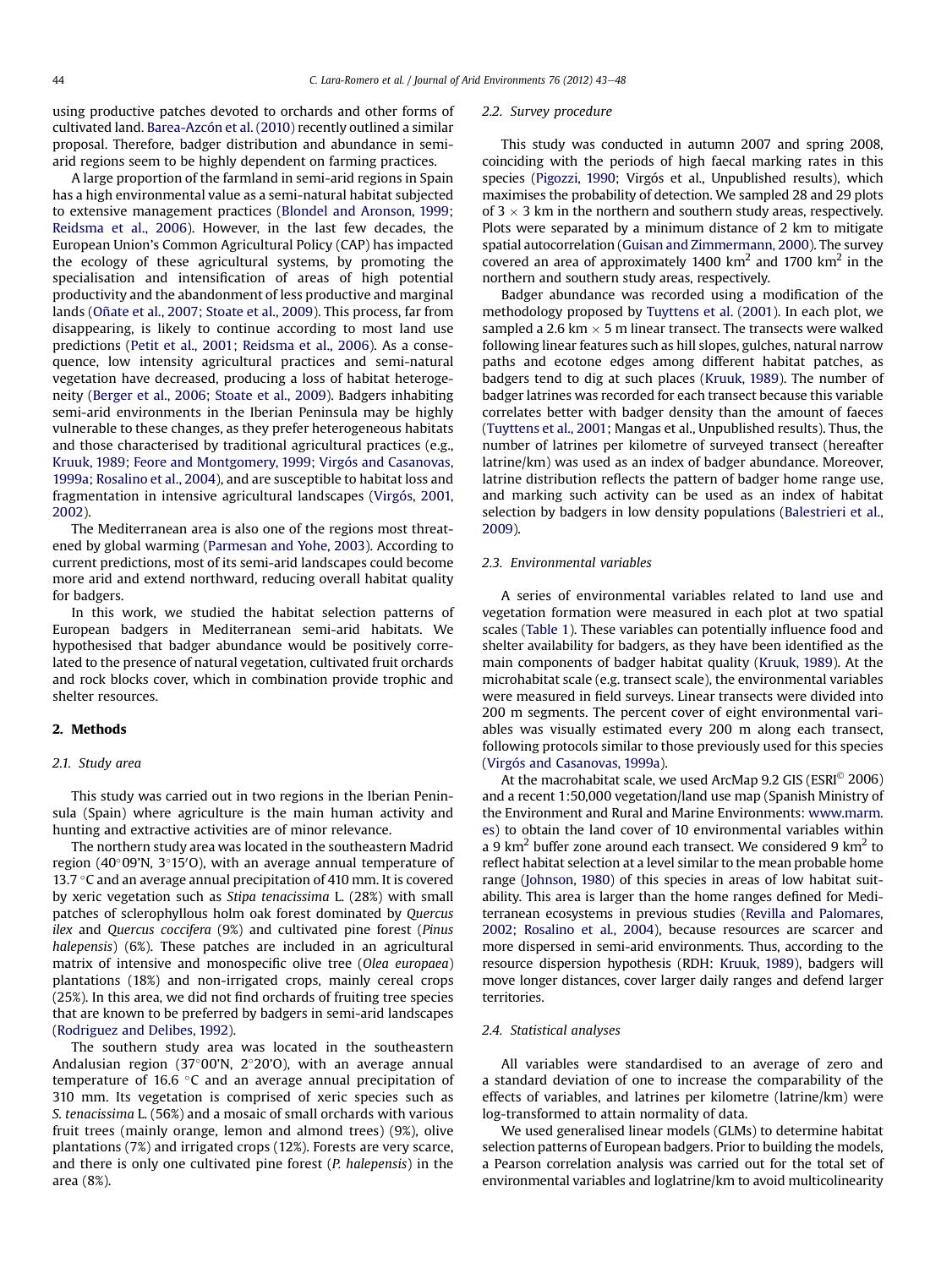#### <span id="page-2-0"></span>Table 1

Description of the environmental variables used in this study. All variables were measured as the percent of cover.

| Variable                               | Description                                   |
|----------------------------------------|-----------------------------------------------|
| (a) Field survey data                  |                                               |
| Trees (TRE1)                           | Holm oak (Quercus ilex), and pines            |
|                                        | (Pinus pinaster, P. pinea, P. halepensis)     |
| Small shrubs (SRU1)                    | Shrubs less than 50 cm high                   |
| Tall shrubs (TRU1)                     | Shrubs more than 50 cm high                   |
|                                        | and Stipa tenacissima L.                      |
| Rock blocks (ROC1)                     | Rocks more than 1 m high and slopes           |
| Pastures (PAS1)                        | Herbaceous vegetation suitable for            |
|                                        | the grazing of livestock and wild animals     |
| Olive plantations (OIL1)               | Olive tree (Olea europaea)                    |
| Fruit tree orchards (FRU1)             | Fruit trees except olive plantations          |
| Cultivated fields (CUL1)               | Irrigated and non-irrigated                   |
|                                        | crops (mainly cereals)                        |
| (b) Data from digital                  |                                               |
| land use map                           |                                               |
| Pine forest (PIN2)                     | Pine forest (P. pinaster, P. pinea)           |
|                                        | and pine plantations (P. halepensis)          |
| Holm oak                               | Landscape with holm oak (Q. ilex),            |
| woodland (OAK2)                        | kermes oak (Q. coccifera), mastic tree        |
|                                        | (Pistacia lentiscus) and pastures             |
| Riparian vegetation (RIP2)             | Woody vegetation closely related              |
|                                        | with streams and rivers: willow (Salix spp.), |
|                                        | white poplar (Populus alba)                   |
|                                        | and black poplar (P. nigra)                   |
| Shrubs (RUB2)                          | S. tenacissima L and Erica, Cistus            |
|                                        | and Retama species.                           |
| Pastures (PAS2)                        | Grass or herbaceous vegetation                |
| Fruit tree orchards (FRU2)             | Orchards with various fruit trees,            |
|                                        | mainly orange (Citrus sinensis),              |
|                                        | lemon (C. limonum), almond (Prunus dulcis)    |
|                                        | and prickly pear (Opuntia ficus indica).      |
| Cultivated fields (CUL2)               | Irrigated and non-irrigated crops,            |
|                                        | mainly cereals                                |
| Shrubs and cultivated<br>fields (MIX2) | Cultivated field with more than 30% of shrub  |
| Olive plantations (OIL2)               | Monospecific olive tree plantations           |
| Human settlements                      | Cities, towns, villages, industries           |
| (HUM2)                                 | and greenhouse plantations                    |

among predictors ([Graham, 2003](#page-4-0)). We then built GLMs with all possible sets of variables that were uncorrelated to each other and significantly correlated to badger abundance (loglatrine/km). Therefore, the only constraint for model building was to use uncorrelated predictor variables in the same model.

The information-theoretic approach was used in model selection ([Burnham and Anderson, 2002](#page-4-0)). This approach allows the "best" model to be selected and ranks the remaining models. The AIC value was calculated for each model using correction for small sample sizes (AICc), which is a measure of model fit adjusted for the number of parameters [\(Burnham and Anderson, 2002](#page-4-0)). Delta AICc (ΔAICc) was calculated as the difference in AICc between each model and the best model in the set. Models with AICc differences of less than two have substantial support ([Burnham and Anderson,](#page-4-0) [2002\)](#page-4-0). Therefore, models with ΔAICc greater than 2 were excluded from further calculations. Akaike weights  $(w<sub>i</sub>)$  were calculated for the confidence set of models (ΔAICc<2) to determine the weight of evidence in favour of each model and to estimate the relative importance of each individual parameter in the set of candidate models  $(w_+)$ . If no single model is clearly superior to the others in a set of models (model with greater  $w_i$  less than 0.9), a (weighted) model averaging approach should be used [\(Burnham and](#page-4-0) [Anderson, 2002; Gibson et al., 2004\)](#page-4-0). Hence, we used the entire set of plausible models (ΔAICc<2) to calculate model-averaged estimates for variables included in the confidence set of models and their unconditional standard errors (SE). This approach reduces model selection bias effects on regression coefficient estimates in all selected subsets ([Burnham and Anderson, 2002\)](#page-4-0).

In addition to the previous analysis, we tested for differences in badger abundance between the northern and southern areas using a t-test. We also compared if the key variables explaining badger abundance differed between areas, as an additional evidence of the importance of these habitat elements on badger distribution in semi-arid landscapes. We used MANOVA and associated protected ANOVAs to test for differences between areas.

All analyses were performed using the STATISTICA 7.0 software package.

#### 3. Results

### 3.1. Variable correlation

We found that three variables were positively correlated to badger abundance (loglatrine/km): fruit orchards (FRU2) ( $r = 0.29$ ,  $p < 0.05$ ), rock blocks (ROC1) ( $r = 0.30$   $p < 0.05$ ) and shrubs (RUB2)  $(r = 0.27, p < 0.05)$ . Three other habitat quality variables were negatively correlated to badger abundance (loglatrine/km): cultivated fields (CUL1) ( $r = -0.33$ ,  $p < 0.01$ ), shrubs and cultivated fields (MIX2) ( $r = -0.28$ ,  $p < 0.05$ ) and human settlements (HUM2)  $(r = -0.27, p < 0.05)$ . In relation to predictor multicolinearity, only fruit orchards (FRU2) and cultivated fields (CUL1) were completely independent, while the rest of predictors were correlated to at least one other predictor (Table 2).

#### 3.2. Generalised linear model analyses

We combined the environmental variables selected by Pearson correlation analysis to designate 27 a priori multiple regression subset models. According to the rule that  $\Delta i < 2$  suggests substantial evidence for the model ([Burnham and Anderson, 2002\)](#page-4-0), the first thirteen models were most likely to explain badger distribution in the study area and were therefore included in our set of confidence models [\(Table 3\)](#page-3-0). Model 1 was the most parsimonious model; however, an Akaike weight  $(w_i)$  of 0.12 suggested substantial model selection uncertainty. The difference in wi between the first and thirteenth ranked models was only 0.07, also indicating strong support for the thirteen models [\(Table 3](#page-3-0)).

The relative importance of each variable in the set of confidence models  $(w_+)$  was estimated as the sum of the Akaike weights of candidate models ( $\Delta i$  < 2) including that variable. cultivated fields (CUL1) was a very important variable in explaining badger distribution, followed by fruit orchards (FRU2), human settlements (HUM2), shrubs and cultivated fields (MIX2), shrubs (RUB2) and rock blocks (ROC1) ([Table 4\)](#page-3-0). Based on model averaging, badger abundance increased with the presence of fruit orchards (FRU2), shrubs (RUB2), rock blocks (ROC1) and decreased with the presence of cultivated fields (CUL1), shrubs and cultivated fields (MIX2) and human settlements (HUM2) [\(Table 4\)](#page-3-0). However, only cultivated fields (CUL1), fruit orchards (FRU2) and human settlements (HUM2) had statistical support, as their 90% confidence intervals excluded the zero value [\(Table 4](#page-3-0)).

#### Table 2

Variables that showed correlation (Pearson's coefficient) with badger abundance (\* $p < 0.05$ ; \*\* $p < 0.01$ ; \*\*\* $p < 0.001$ ). For abbreviations see Table 1.

|                  | ROC <sub>1</sub> | CUL1      | loglatrine/km FRU2 |         | MIX <sub>2</sub> | RUB <sub>2</sub> |
|------------------|------------------|-----------|--------------------|---------|------------------|------------------|
| CUL1             | $-0.22$          |           |                    |         |                  |                  |
| loglatrine/km    | $0.30*$          | $-0.33**$ |                    |         |                  |                  |
| FRU <sub>2</sub> | 0.26             | $-0.12$   | $0.29*$            |         |                  |                  |
| MIX <sub>2</sub> | $-0.36**$        | 0.20      | $-0.28*$           | $-0.22$ |                  |                  |
| RUB <sub>2</sub> | $0.44***$        | $-0.19$   | $0.27*$            | 0.15    | $-0.58***$       |                  |
| HUM <sub>2</sub> | $-0.28*$         | 0.12      | $-0.27*$           | $-0.12$ | 0.17             | $-0.19$          |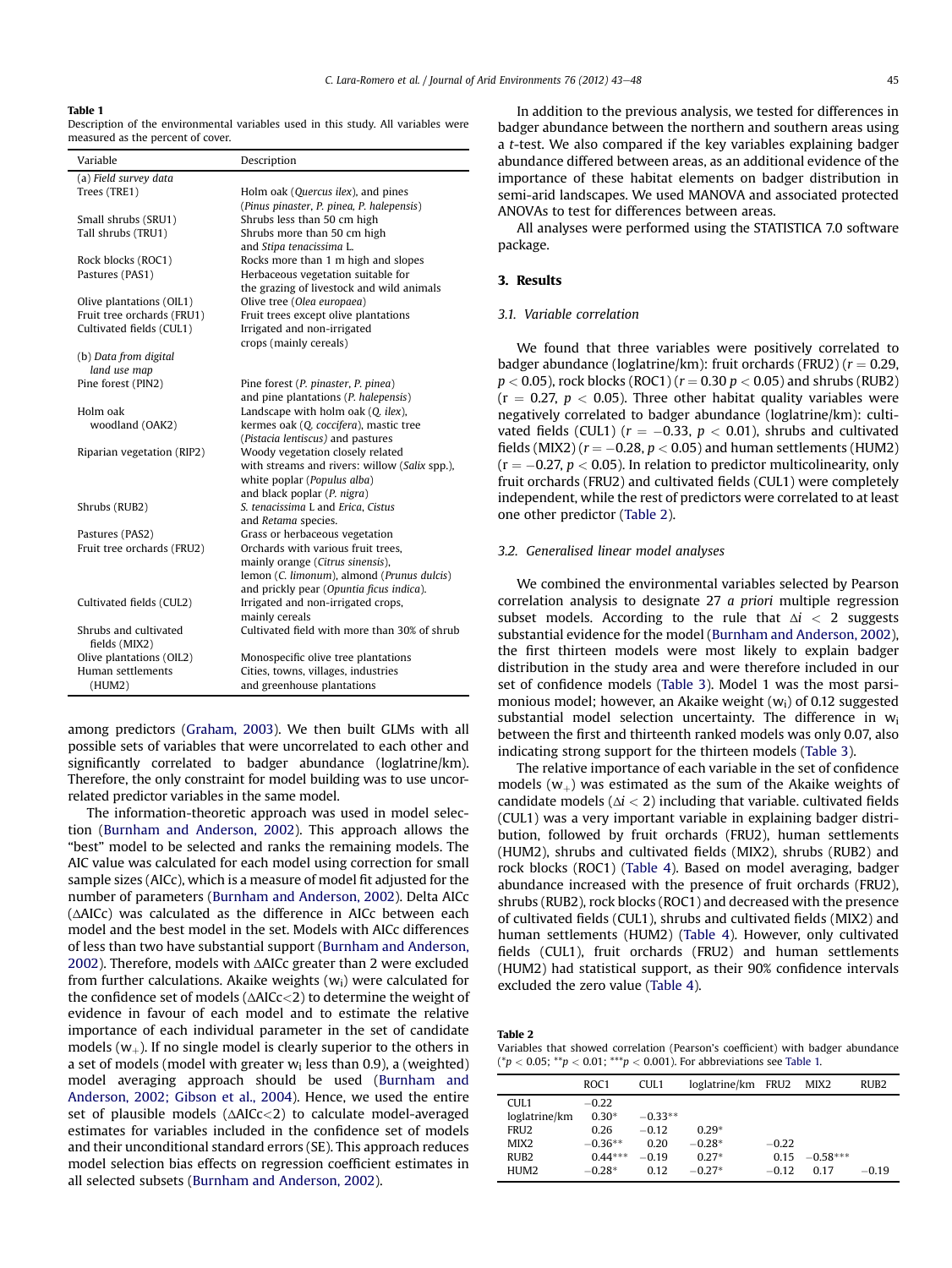#### <span id="page-3-0"></span>Table 3

Highest ranked generalised linear models using AICc-based model selection for Meles meles. The table also shows model number (Ni), maximised log-likelihood function (log(L)), number of estimated parameters (K); AICc differences (ΔAICc) and Akaike weights  $(w_i)$ . For abbreviations see [Table 1.](#page-2-0)

| Ni             | Model                       | log(L)   | k | AICc   | ∆AICc | W <sub>i</sub> |
|----------------|-----------------------------|----------|---|--------|-------|----------------|
| 1              | $CUL1 + FRU2 + HUM2$        | $-74.37$ | 3 | 157.18 | 0.00  | 0.12           |
| $\overline{2}$ | $CUL1 + FRU2$               | $-75.79$ | 2 | 157.81 | 0.63  | 0.09           |
| 3              | $CUL1 + FRU2 + MIX2 + HUM2$ | $-73.51$ | 4 | 157.87 | 0.69  | 0.09           |
| 4              | $ROC1 + CUL1 + FRU2$        | $-74.71$ | 3 | 157.88 | 0.70  | 0.09           |
| 5              | $CUL1 + FRU2 + RUB2$        | $-74.71$ | 3 | 157.88 | 0.70  | 0.09           |
| 6              | $CUL1 + FRU2 + MIX2$        | $-74.74$ | 3 | 157.93 | 0.75  | 0.08           |
| 7              | $CUL1 + FRU2 + RUB2 + HUM2$ | $-73.60$ | 4 | 157.96 | 0.78  | 0.08           |
| 8              | $CUL1 + MIX2 + HUM2$        | $-74.93$ | 3 | 158.32 | 1.14  | 0.07           |
| 9              | $ROC1 + CUL1$               | $-76.11$ | 2 | 158.43 | 1.25  | 0.07           |
| 10             | $CUL1 + HUM2$               | $-76.16$ | 2 | 158.55 | 1.37  | 0.06           |
| 11             | $CUL1 + RUB2 + HUM2$        | $-75.16$ | 3 | 158.77 | 1.59  | 0.06           |
| 12             | $CUL1 + MIX2$               | $-76.28$ | 2 | 158.78 | 1.60  | 0.06           |
| 13             | $CUL1 + RUB2$               | $-76.45$ | 2 | 159.12 | 1.94  | 0.05           |

### 3.3. Differences in abundance and key habitat variables between the northern and southern study areas

Badgers are more abundant in the southern area than in the northern area (mean and range):  $0.44$  (0-1.82) and  $0.10$  (0-0.90) latrines/km respectively (t-test:  $t = 3.24$ ,  $p = 0.002$ ). Furthermore, the key habitat variables detected in the previous section differed between these areas ( $F_{6,50} = 15,78$ ,  $p < 0.001$ ). Variables which were positively correlated to badger abundance were more abundant in the southern area: rock blocks (ROC1) ( $F_{1,55} = 24.81$ ,  $p < 0.001$ ), fruit orchards (FRU2) ( $F_{1,55} = 9.26$ ,  $p = 0.003$ ) and shrubs (RUB2) ( $F_{1,55} = 49.20, p < 0.001$ ). In contrast, shrubs and cultivated fields (MIX2) and human settlements (HUM2), which were negatively correlated to loglatrine/km, were more abundant in the northern area ( $F_{1,55} = 21.229$ ,  $p < 0.001$  and  $F_{1,55} = 10.18$ ,  $p = 0.002$ , respectively). We did not detect significant statistical differences for cultivated fields (CUL1) ( $F_{1,55} = 1.43$ ,  $p = 0.24$ ).

### 4. Discussion

The three factors which had the greatest influence on badger occurrence in the studied semi-arid environments were cultivated fields (negative), fruit orchards (positive) and human settlements (negative).

In the Netherlands, cultivated fields have been positively associated with badger distribution [\(Van Apeldoorn et al., 1998](#page-5-0)), but in our study they had a clear negative influence on badger abundance, which is consistent with findings in other Mediterranean ecosystems [\(Remonti et al., 2006; Santos and Beier, 2008\)](#page-4-0). Cultivated fields in the semi-arid environments of the Iberian Peninsula are intensive and dominate the landscape. This human use has reduced available vegetation patches and has fragmented the landscape,

#### Table 4

Relative importance  $(w_+)$  and model-averaged estimates for variables of linear generalised models. Statistics include the model-averaged parameter estimates (Estimate), the unconditional standard errors (SE), and confidence intervals (CI) of the candidate set models. For abbreviations see [Table 1.](#page-2-0)

| Variable         | $W_{\perp}$ | Estimate | SE.   | Upper 90% | Lower 90% |
|------------------|-------------|----------|-------|-----------|-----------|
| intercept        |             | $-1.587$ | 0.119 | $-1.391$  | $-1.783$  |
| CUL1             | 1.00        | $-0.282$ | 0.121 | $-0.084$  | $-0.481$  |
| FRU <sub>2</sub> | 0.64        | 0.237    | 0.118 | 0.431     | 0.043     |
| HUM <sub>2</sub> | 0.48        | $-0.201$ | 0.120 | $-0.004$  | $-0.398$  |
| MIX <sub>2</sub> | 0.30        | $-0.187$ | 0.127 | 0.021     | $-0.395$  |
| RUB <sub>2</sub> | 0.27        | 0.178    | 0.122 | 0.379     | $-0.023$  |
| ROC <sub>1</sub> | 0.15        | $-0.201$ | 0.120 | 0.087     | $-0.023$  |

reducing suitable habitat for badgers and increasing population isolation, as outlined by [Virgós \(2001, 2002\)](#page-5-0) in a series of studies in central Spain. Moreover, intensive crop cultivation has been reported to affect animal prey availability for badgers, forcing badgers to a highly imbalanced diet [\(Remonti et al., 2011\)](#page-4-0). Hence, the lack of shelter and food, may reduce the quality of these areas and deter their use by badgers. Finally, badgers have been perceived as agricultural pests, and they may have experienced human persecution, especially in agricultural areas (Virgós., Unpublished results). Therefore, the negative influence of agricultural fields may be explained, at least partly, by intentional disturbance.

As predicted, the percentage of landscape covered by fruit orchards (FRU2) partially explained badger distribution and abundance in the studied semi-arid ecosystems. These results are supported by the absence of this habitat in the northern area, where badger occurrence is much lower. To our knowledge, this is the first time that cultivated fruit trees have been reported as a key factor for badger habitat selection, perhaps because fruit plantations were absent in many of the previously studied areas. Our results are consistent with Mediterranean diet studies that reported a high frequency of fruits in badger diets (reviewed in [Rosalino and](#page-5-0) [Santos-Reis, 2009\)](#page-5-0). Climatic conditions in semi-arid regions of the Iberian Peninsula limit earthworms, the prevailing food source of badgers [\(Kruuk, 1989; Neal and Cheeseman, 1996; Virgós et al.,](#page-4-0) [2004](#page-4-0)) and fresh fruit availability [\(Herrera, 1989\)](#page-4-0). Therefore, the only abundant natural food for badgers in most of these areas seems to be arthropods ([Rodriguez and Delibes, 1992](#page-4-0)). In our study area, fruits orchards were found to be a crucial food-providing habitat for badgers, as they increase the natural trophic resource supply and produce an increase in habitat quality. Furthermore, traditional agricultural practices (e.g., lower use of pesticides and agricultural machinery) could provide additional benefits for badgers, such as higher arthropod diversity and abundance ([Bengtsson et al., 2005](#page-4-0)), or the appearance of small banks and slopes covered by vegetation, which are suitable sites to dig burrows. The cultivation of fruit trees in the semi-arid environments of the Iberian Peninsula depends on artificial irrigation, which has expanded rapidly in the last few decades. Although this has had negative consequences for some species inhabiting these areas ([Oñate and Peco, 2005; Abellan et al., 2006](#page-4-0)), other studies have shown that, irrigated areas can provide habitats for some species under certain management conditions [\(Bielsa et al., 2005;](#page-4-0) [Abellan et al., 2006](#page-4-0)). This is the case in our study area, where badgers benefit from low intensity cultivated fruit tree orchards. These findings support the idea that some human activities can positively contribute to biodiversity, especially in the Mediterranean area ([Perevolotsky and Seligman, 1998; Fonder](#page-4-0)flick et al., [2010\)](#page-4-0). The importance of some types of agricultural practices for badger occurrence has also been outlined in other studies ([Kruuk,](#page-4-0) [1989; Virgós and Casanovas, 1999a; Rosalino et al., 2004\)](#page-4-0).

However, badger abundance was negatively affected by human presence (HUM2). We found that badgers avoided areas around villages, industries or habitats with human settlements. These findings are consistent with evidence from other countries where urban and infrastructure expansion contributed to the decline of badger populations [\(Lankester et al., 1991; Skinner et al., 1991\)](#page-4-0). Although no studies have been carried out on the impact of urban expansion on badger populations in our study area, the increase in urban sprawl and associated infrastructures in the last few decades in Spain ([OSE, 2006\)](#page-4-0) is believed to have increased habitat loss, population fragmentation and traffic causalities, primarily affecting low density badger populations ([Virgós and Casanovas, 1999a;](#page-5-0) [Revilla et al., 2000](#page-5-0)). Further research is needed to determine the impact of human activities on the ecology and abundance of badgers in semi-arid Mediterranean areas.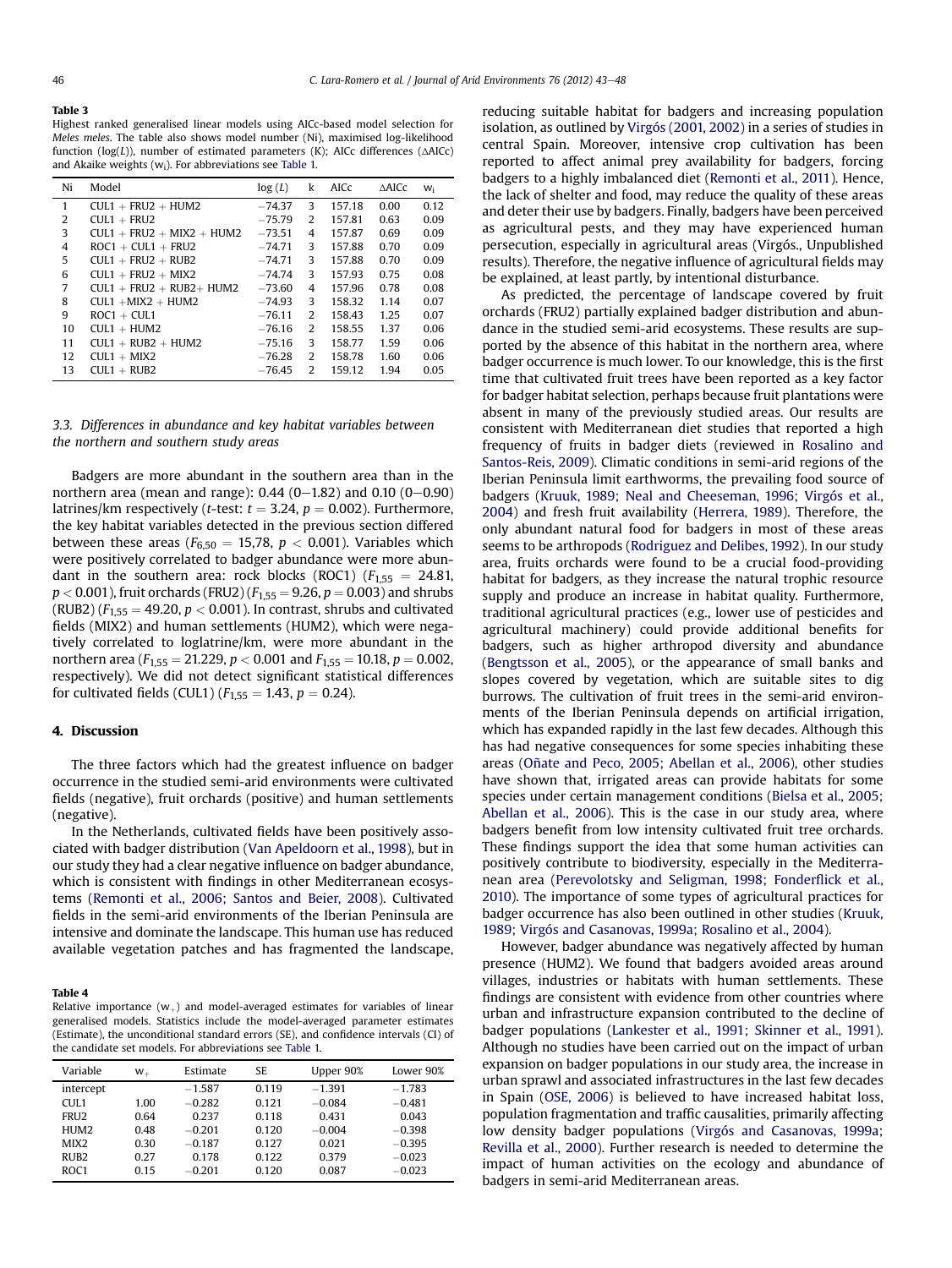<span id="page-4-0"></span>In agreement with our predictions, shrubs cover (RUB2) and rock blocks cover (ROC1) had a positive effect on badger abundance, although neither of these effects was strong, as their 90% confidence intervals included the zero value. These factors have previously been identified as key factors for badger abundance because of their role in proving shelter and good thermic isolation, two important factors in badger site selection [\(Virgós and Casanovas, 1999a](#page-5-0) for rock blocks; Revilla et al., 2000; Remonti et al., 2006; Mangas et al., 2008 for shrubs).

Agricultural field-shrub mosaic (MIX2) had a negative effect on badger abundance, though its effect was not strong, as its 90% confidence intervals included the zero value. The negative association of these mosaics with badgers is somewhat surprising because badgers mainly inhabit mosaic habitats (e.g., Kruuk, 1989; Feore and Montgomery, 1999; Virgós and Casanovas, 1999a; Rosalino et al., 2004). Our results could be due to the very small size and dispersed distribution of shrub-patches in the landscape, which may not provide the minimum critical size and connectivity to be used by badgers [\(Virgós, 2002\)](#page-5-0). Further research is needed to clarify the effects of agricultural field-shrub mosaics on badgers.

Our results suggest that badger conservation in semi-arid environments of the Iberian Peninsula requires the existence of low intensity cultivated fruit orchards and the limitation of human development. Policies that restrain agricultural intensification encourage traditional or new non-intensive agricultural practices and increase shrub-patch availability, which would apparently benefit this species. Therefore, the reform of the CAP that decoupled payments from production in 2005 may be negative for badger conservation because of facility specialisation and land use intensification (Oñate et al., 2007; Stoate et al., 2009). Furthermore, badgers inhabiting semi-arid regions of the Iberian Peninsula could be negatively affected by the consequences of global warming. Water shortages and climatic variability is likely to result in lower productivity and reduced water availability for irrigation (Maracchi et al., 2005). This could reduce the creation of low intensity fruit orchards, which require some water input to be productive. In this scenario, habitat quality for badgers and thus badger abundance would be significantly reduced, affecting their conservation status in this region.

#### Acknowledgements

We would like to thank E. F. Boluda, Y. Arnaud, M. Barea-Azcón, E. Ballesteros and R. Barrientos for providing field assistance; Manuel Lara Romero and Lori J De hond for their help with English editing of the manuscript. Three anonymous referees provided valuable comments on the manuscript. This work was part of Project CGL-2005-07681 (Spanish Ministry of Science and Innovation). C. Lara-Romero was supported by a FPI grant (Spanish Ministry of Science and Innovation) and G. Escribano-Ávila was supported by a FPU grant (Spanish Ministry of Education).

#### References

- Abellan, P., Sanchez-Fernandez, D., Millan, A., Botella, F., Sanchez-Zapata, J.A., Gimenez, A., 2006. Irrigation pools as macroinvertebrate habitat in a semi-arid agricultural landscape (SE Spain). Journal of Arid Environments 67, 255-269.
- Balestrieri, A., Remonti, L., Prigioni, C., 2009. Habitat selection in a low-density badger Meles meles population: a comparison of radio-tracking and latrine surveys. Wildlife Biology 15, 442-448.
- Barea-Azcón, J.M., Ballesteros-Duperon, E., Gil-Sanchez, J.M., Virgós, E., 2010. Badger Meles meles feeding ecology in dry Mediterranean environments of the southwest edge of its distribution range. Acta Theriologica 55, 45-52.
- Bengtsson, J.N., Ahnstrom, J., Weibull, A.C., 2005. The effects of organic agriculture on biodiversity and abundance: a meta-analysis. Journal of Applied Ecology 42,  $261 - 269$
- Berger, G., Kaechele, H., Pfeffer, H., 2006. The greening of the European common agricultural policy by linking the European-wide obligation of set-aside with

voluntary agri-environmental measures on a regional scale. Environmental Science & Policy 9,  $509 - 524$ .

- Bielsa, I., Pons, X., Bunce, B., 2005. Agricultural abandonment in the North Eastern Iberian Peninsula: the use of basic landscape metrics to support planning. Journal of Environmental Planning and Management 48, 85-102.
- Blondel, J., Aronson, J., 1999. Biology and Wildlife of the Mediterranean Region. Oxford University Press, Oxford.
- Burnham, K.P., Anderson, D.R., 2002. Model selection and multimodel inference. A practical information-theoretic approach. Springer-Verlag, New York.
- Caughley, G., Sinclair, A.R.E., 1994. Wildlife Ecology and Management. Blackwell Scientific Publications, Boston.
- Cody, M.L., 1985. Habitat selection in birds. Academic Press, Orlando.
- Del Cerro, I., Marmi, J., Ferrando, A., Chashchin, P., Taberlet, P., 2010. Nuclear and mitochondrial phylogenies provide evidence for four species of Eurasian badgers (Carnivora). Zoologica Scripta 39, 415-425.
- Feore, S., Montgomery, W.I., 1999. Habitat effects on the spatial ecology of the European badger (Meles meles). Journal of Zoology 247, 537–549.
- Fonderflick, J., Lepart, J., Caplat, P., Debussche, M., Marty, P., 2010. Managing agricultural change for biodiversity conservation in a Mediterranean upland. Biological Conservation 143, 737-746.
- Gibson, L.A., Wilson, B.A., Cahill, D.M., Hill, J., 2004. Spatial prediction of rufous bristlebird habitat in a coastal heathland: a GIS-based approach. Journal of Applied Ecology 41, 213-223.
- Graham, M.H., 2003. Confronting multicollinearity in ecological multiple regression. Ecology 84, 2809-2815.
- Guisan, A., Zimmermann, N.E., 2000. Predictive habitat distribution models in ecology. Ecological Modelling 135, 147-186.
- Herrera, C.M., 1989. Frugivory and seed dispersal by carnivorous mammals, and associated fruit characteristics, in undisturbed mediterranean habitats. Oikos  $55.250 - 262.$
- Johnson, D.H., 1980. The comparison of usage and availability measurements for evaluating resource preference. Ecology 61, 65-71.
- Kruuk, H., 1989. The Social Badger: Ecology and Behaviour of a Group-Living Carnivore (Meles meles). Oxford University Press, Oxford.
- Lankester, K., Van Apeldoorn, R., Meelis, E., Verboom, J., 1991. Management perspectives for populations of the Eurasian badger (Meles meles) in a fragmented landscape. Journal of Applied Ecology 28, 561-573.
- Mangas, J.G., Lozano, J., Cabezas-Diaz, S., Virgós, E., 2008. The priority value of scrubland habitats for carnivore conservation in Mediterranean ecosystems. Biodiversity and Conservation 17, 43-51.
- Maracchi, G., Sirotenko, O., Bindi, M., 2005. Impacts of present and future climate variability on agriculture and forestry in the temperate regions: Europe. Climatic Change  $70$ ,  $117-135$ .
- Neal, E., Cheeseman, C., 1996. Badgers. T & AD Poyser, London.
- Oñate, J.J., Atance, I., Bardaji, I., Llusia, D., 2007. Modelling the effects of alternative CAP policies for the Spanish high-nature value cereal-steppe farming systems. Agricultural Systems 94, 247-260.
- Oñate, J.J., Peco, B., 2005. Policy impact on desertification: stakeholders' perceptions in southeast Spain. Land Use Policy 22, 103-114.
- OSE (Observatorio de la Sostenibilidad en España), 2006. Cambios de ocupación del suelo en españa: implicaciones para la sostenibilidad Mundi Prensa Libros Madrid.
- Parmesan, C., Yohe, G., 2003. A globally coherent fingerprint of climate change impacts across natural systems. Nature 421, 37-42
- Perevolotsky, A., Seligman, N.G., 1998. Role of grazing in Mediterranean rangeland ecosystems - Inversion of a paradigm. Bioscience 48, 1007-1017.
- Petit, S., Firbank, R., Wyatt, B., Howard, D., 2001. MIRABEL: models for integrated review and assessment of biodiversity in European landscapes. Ambio 30,  $81 - 88.$
- Pigozzi, G., 1990. Latrine use and the function of territoriality in the European badger, Meles meles, in a Mediterranean coastal habitat. Animal Behaviour 39, 1000-1002
- Reidsma, P., Tekelenburg, T., Van den Berg, M., Alkemade, R., 2006. Impacts of landuse change on biodiversity: an assessment of agricultural biodiversity in the European Union. Agriculture Ecosystems & Environment 114, 86-102.
- Remonti, L., Balestrieri, A., Prigioni, C., 2006. Factors determining badger Meles meles sett location in agricultural ecosystems of NW Italy. Folia Zoologica 55,  $19 - 27.$
- Remonti, L., Balestrieri, A., Prigioni, C., 2011. Percentage of protein, lipids, and carbohydrates in the diet fo badger (Meles meles) populations across Europe. Ecological Research 26, 487-495.
- Revilla, E., Delibes, M., Travaini, A., Palomares, F., 1999. Physical and population parameters of Eurasian badgers (Meles meles) from Mediterranean Spain. Zeitschrift Fur Saugetierkunde- Mammalian Biology 64, 269-276.
- Revilla, E., Palomares, F., 2002. Spatial organization, group living and ecological correlates in low-density populations of Eurasian badgers, Meles meles. Journal of Animal Ecology 71,  $497 - 512$ .
- Revilla, E., Palomares, F., Delibes, M., 2000. Defining key habitats for low density populations of Eurasian badgers in Mediterranean environments. Biological  $\overline{\text{Conservation}}$  95, 269-277.
- Rodriguez, A., Delibes, M., 1992. Food habits of badgers (Meles meles) in an arid habitat. Journal of Zoology 227, 347-350.
- Rosalino, L.M., Macdonald, D.W., Santos-Reis, M., 2004. Spatial structure and landcover use in a low-density Mediterranean population of Eurasian badgers. Canadian Journal of Zoology-Revue Canadienne De Zoologie 82, 1493–1502.